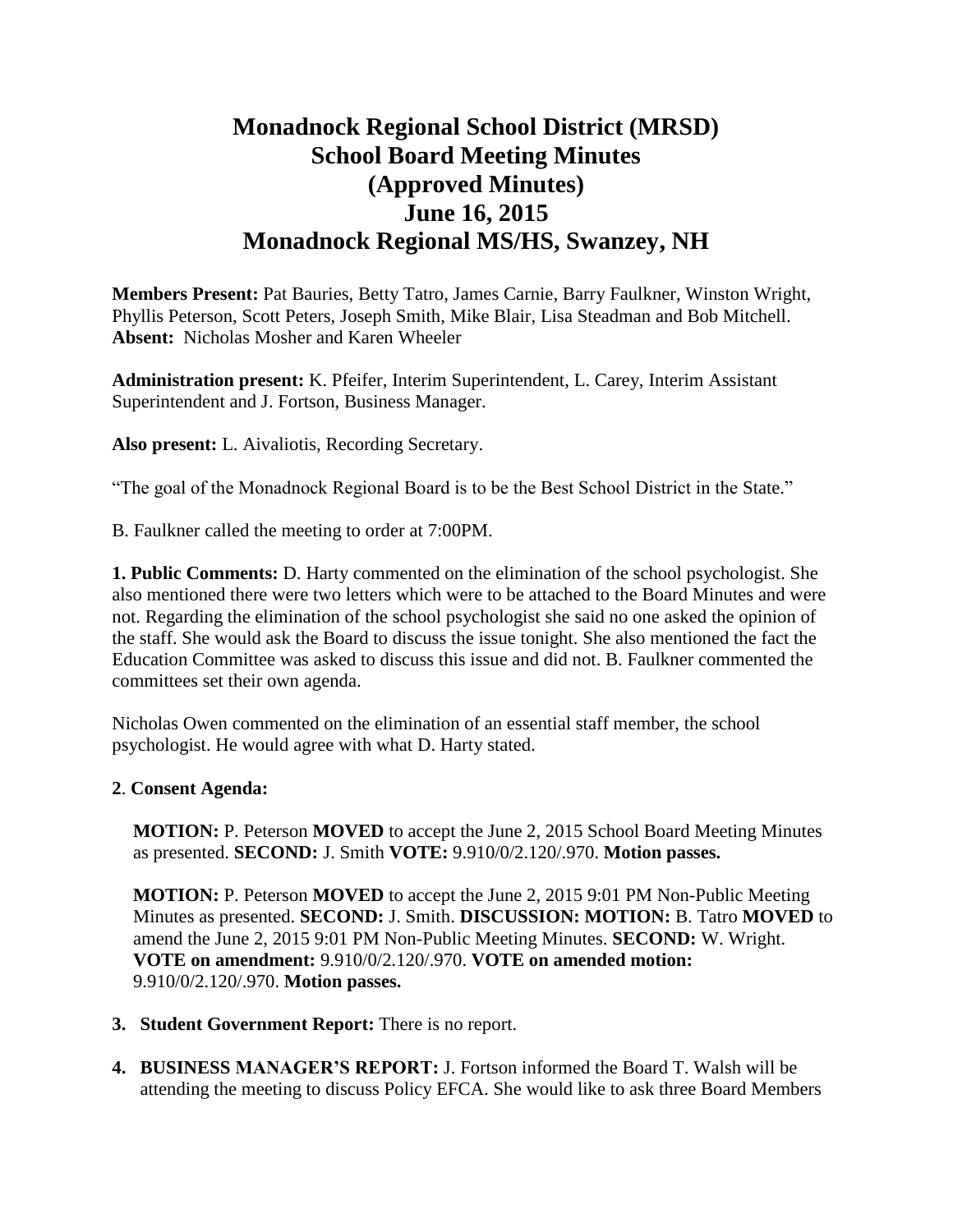to sign the manifest during the summer break. **MOTION:** P. Peterson **MOVED** to allow three Board Members to sign the manifest on behalf of the full Board during the summer break. **SECOND:** P. Bauries. **VOTE:** 12.030/0/0/.970. **Motion passes.** 

**5. ASSISTANT SUPERINTENDENT REPORT:** There is no Assistant Superintendent Report.

## **B. Faulkner recessed the meeting at 7:20 PM for a non-meeting with the Board's attorney.**

## **The Board returned to the regular Board Meeting at 8:05.**

## **6. SUPERINTENDENT REPORT:**

**6a. Correspondence and Announcements**: K. Pfeifer reported there was a great graduation ceremony and 109 seniors graduated. He thanked the staff and the outstanding students. He commented on the outstanding Baseball Team and all the athletes throughout the year.

**7. BOARD CHAIR REPORT:** B. Faulkner asked the Board to recognize Wayne Wyman a former Board Member who has passed away at the age of 91 in appreciation of his service. B. Faulkner attended graduation and thanked all the Board Members in attendance. The speakers were inspirational and K. Pfeifer spoke from the heart. They are a great group of kids. **MOTION:** W. Wright **MOVED** to add E. Stanley and D. Coffman to the School Safety and Discipline Committee. **SECOND:** B. Tatro. **VOTE:** 10.955/0/1.075/.970. **Motion passes.** 

## **8. SCHOOL BOARD COMMITTEE REPORTS:**

**8a. Budget Committee:** B. Mitchell reported the Budget Committee has not met. They have requested for a Budget Committee Member to sit on the Negotiating Team. It was commented this had been previously discussed with the Board's attorney.

**8b. Community Relations Committee:** M. Blair reported the committee met and discussed the mission and the role of the CRC, the avenue of information flow. The CRC is the liaison between the School Board and the public. They discussed a round table discussion with the staff and administration in Troy. They discussed how to be creative to get information out to the public. We need to have a point person that represents the voice of the Board. So far there have been 350 responses to the survey. The committee reviewed the organizational flow charts. There is a motion to bring to the Policy Committee on June 30, 2015.

 **8c. Education and Technology Committee:** P. Bauries reported the committee met on June 9, 2015. There were three presenters. Marjorie Droppa from Early Child Development Awareness Birth – age 5. She would encourage a Board Member to sit on the Steering Committee. Veronica MacIntish from River Valley presented to the committee. She spoke of the Running Start Program and the fact that enrollment was down. They will be looking into that issue. L. Kalloger will be taking up the River Valley partnership A. Salzmann gave an end of the year evaluation on her position as a principal for both Emerson and Troy. She gave a power point presentation on the pros and cons. K. Pfeifer commented on a great graduation. L. Carey explained Summer School, the Enrichment Summer Program and the ACES Summer Program. The committee spoke about the website survey, the chrome books for the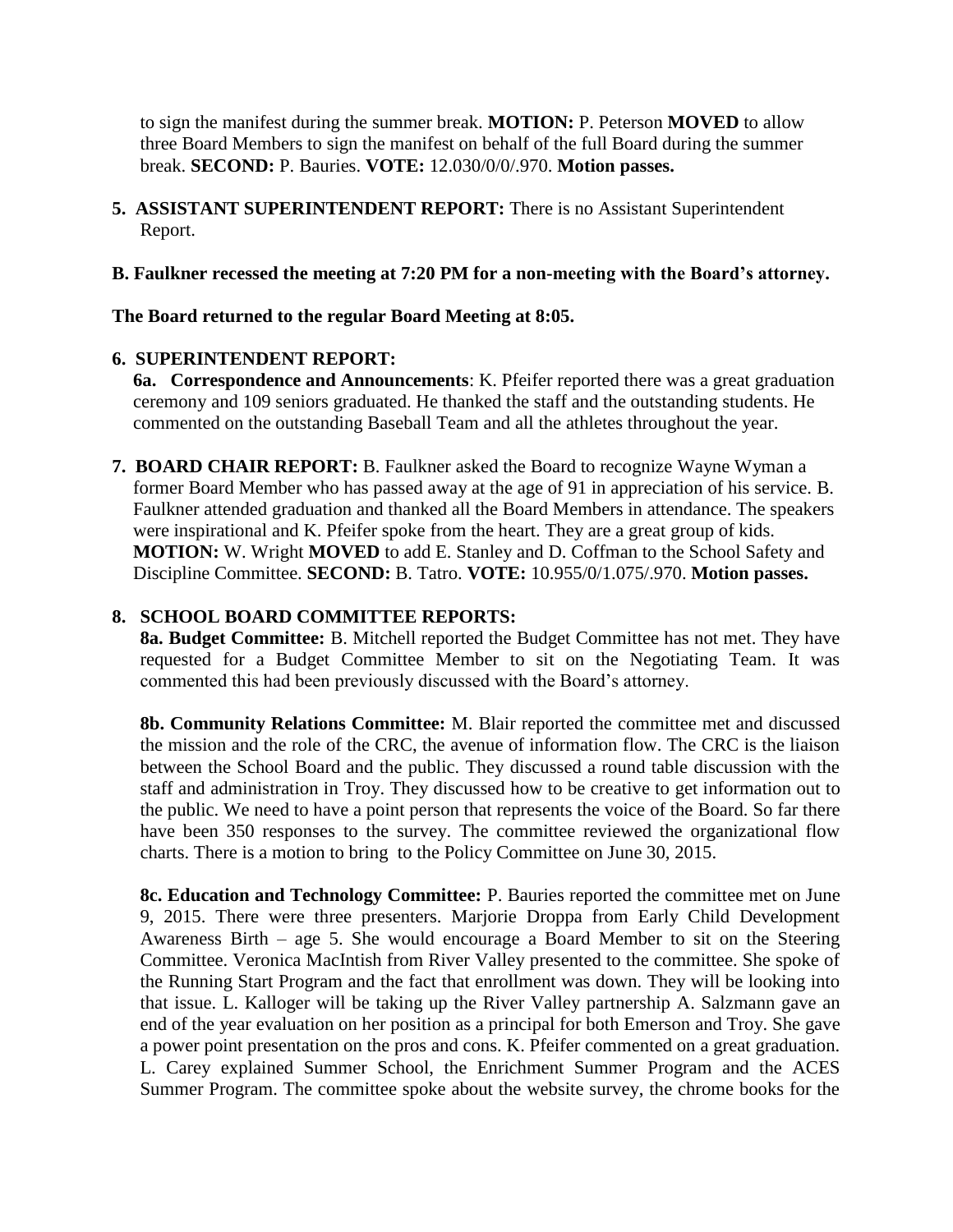$6<sup>the</sup>$  grade and the request for the  $12<sup>th</sup>$  grade to receive chrome books. S. Peters spoke of a secure email, documentation and storage. The committee would like to discuss this issue with the attorney. He also spoke about not being able to email the student he was mentoring during his Senior Project. They would like to explore the process..

 **8d. Finance and Facilities Committee:** J. Carnie informed the Board there will be motions from the committee tonight. The committee had a long discussion on the lunch program. The committee discussed the use of surplus funds for last minute item or to return the funds to the taxpayers. D. LaPointe discussed upcoming renovations. There was lack of detail on the fields behind Mt. Caesar as well as lack of a proposal on the score board and equipment shed. **MOTION:** J. Carnie **MOVED** on behalf of the Finance Committee to readopt Policy EFCA School Lunch Payment Policy (prior to existing policy) and to send it to the Policy Committee. Ask the committee to list an alternative menu in the policy and ask the Policy Committee to "fast track the motion and bring forth to the full Board at the next meeting on July 14, 2015. **SECOND:** P. Peterson. **DISCUSSION:** J. Carnie commented he would like to waive the second read. J. Fortson commented the amount of money owed has tripled. T. Walsh commented it is due to the teeth taken out of the policy. T. Walsh commented we want to act before school begins. The motion is to have the Policy Committee address the policy. J. Carnie said the Finance Committee voted unanimously. This is a serious problem. The old policy was better. We will be able to address the problem. The unpaid balance is over \$24,000.00, three times more than last year. It was commented we need to act on this. We did not have an alternative meal. The problem is largely in the MS/HS. B. Tatro commented the new policy does not have consequences. J. Fortson said previously a student was not able to do extra-curricular activities with an unpaid lunch bill. **VOTE:**  12.030/0/0/.970. **Motion passes.** 

**MOTION:** P. Peterson **MOVED** on behalf of the Finance Committee to move the amount of \$24,089.14 from the Food Service Supplement Budget line to cover the lunch debit. **SECOND:** W. Wright. **DISCUSSION:** J. Carnie commented we have had this discussion for years. The current policy is not addressing the issue. These issues should be addressed as an educational class. **VOTE:** 10.955/0/1.075/.970. **Motion passes.** 

**MOTION:** J. Carnie **MOVED** on behalf of the Finance Committee to approve the request for up to \$9600.00 for the Troy Lighting and Sound System with the funds coming out of the surplus. **SECOND:** W. Wright. **DISCUSSION:** P. Bauries commented the surplus should go back to the taxpayers. P. Peterson does support this motion because the students will use this all year. We should address this item for all the schools. B. Tatro suggested asking the PTO in Troy for financial support. She has a hard time saying yes when we said no to the psychologist. W. Wright said we should cover this but not necessarily out of the surplus. L. Steadman commented this should have been brought to the Board by the principal. J. Carnie said it is a budget item and should be in the budget. We will expect other schools to put it in their budgets. It is the principal's obligation to put it in the budget. B. Mitchell is in favor of the motion. S. Peters commented the person who brought it to the committee did not know the process. J. Smith commented the system needs to be fixed now. **VOTE:**  8.712/3.18/0/.970. **Motion passes.**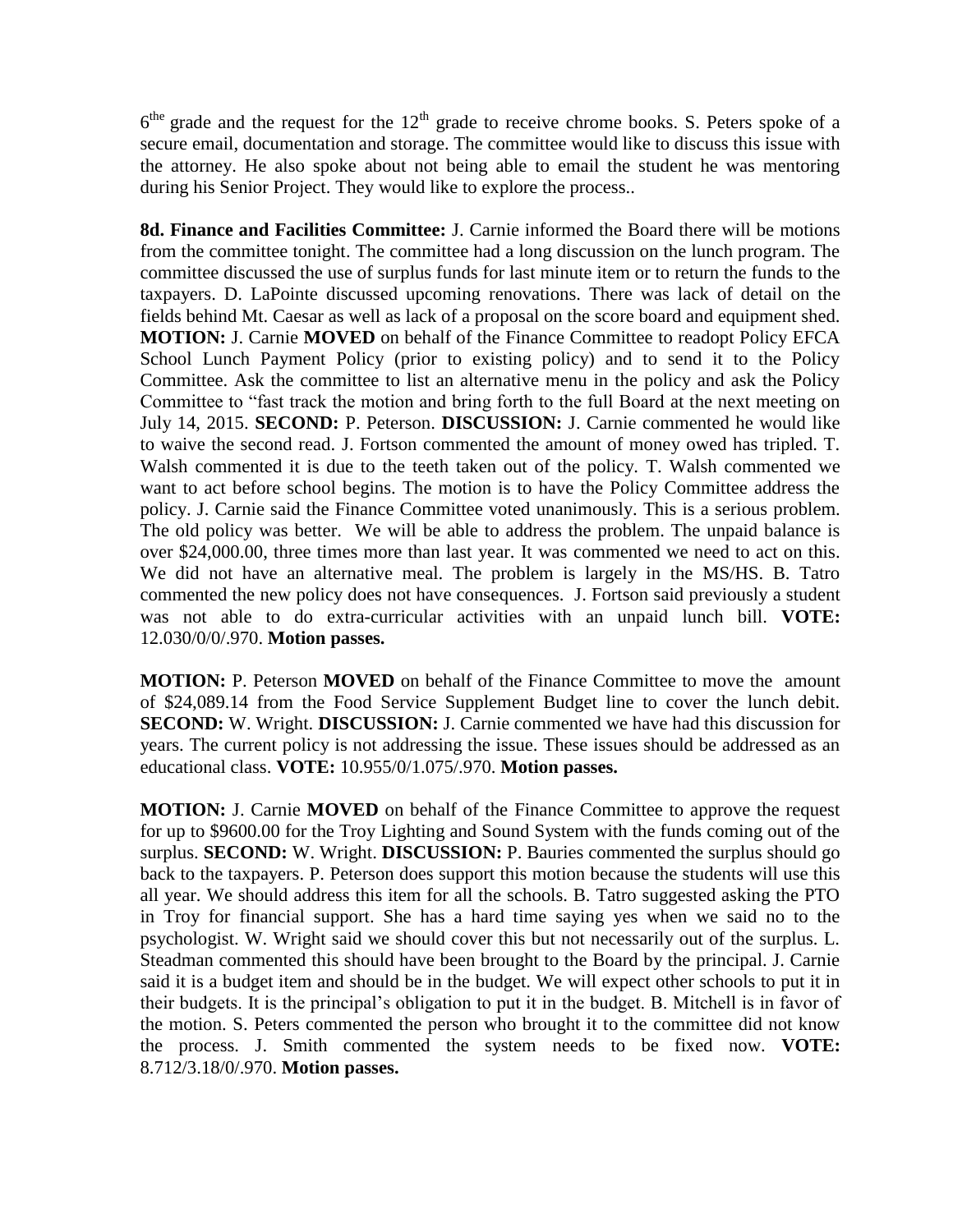M. Blair requested the use of the allocated funds for the upgrade of the score boards and the equipment shed. D. LaPointe said he did not have plans or specifics.

**MOTION:** J. Carnie **MOVED** on behalf of the Finance Committee to use \$160,000.00 from the surplus for the purpose of resurfacing the track. **SECOND:** M. Blair. **DISCUSSION:** J. Fortson explained the track and the chrome books were in the budget, removed by the Budget Committee and agreed to take it out of any surplus. **VOTE:** 10.908/1.121/0/.970. **Motion passes.** 

**MOTION:** J. Carnie **MOVED** on behalf of the Finance Committee to use \$35,000.00 from the surplus for the purpose of purchasing chrome books for the 2016 Senior Class. **SECOND:** P. Peterson. **VOTE:** 12.030/0/0/.970. **Motion passes.** 

**8e. Policy Committee:** The Policy Committee has not met.

 **8f. Sports Committee:** M. Blair reported the committee met and discussed the equipment shed and the scoreboards. He said he had discussed these issue with D. LaPointe and L. Patnode. The equipment shed will be worked on by the District staff. The electronic registration for the fall sports is up and running. There was a discussion regarding Monadnock being approached by the Conval Hockey Booster Club. The committee would like to contact the Monadnock Hockey Booster Club first. The Monadnock Football Team would like to establish a Thanksgiving Day Turkey Bowl against Fall Mt. The game will be at Fall Mt. this year and alternate each year. **MOTION:** M. Blair **MOVED** to allow the Monadnock Football Team to hold an annual Thanksgiving Day Turkey Bowl against Fall Mt. the game will be at Fall Mt. this year and alternate each year. **SECOND:** B. Tatro **DISCUSSION:** W. Wright asked the cost. J. Fortson said it would be for bussing. When the game is at Monadnock the staff is mostly volunteers. There will be a charge for the officials. The funds for the games are usually designated to a charity. **VOTE:** 11.032/0/.998/.970. **Motion passes.** The AD met with the elementary school students and discussed the MS sports with the  $6<sup>th</sup>$  grade. It was well received.

M. Blair reported on the 2014-2015 sports seasons. He said 9 teams went to the playoffs and there were 2 championship teams. The Boys High School Baseball Team was State Runner up and there were many all stars.

**8g. Ad HOC STEAM:** P. Bauries presented each member with the final report from the STEAM Ad Hoc Committee. She said the committee was formed by a vote of the Board. The STEAM Academy was to enroll 40 students K-6. There are 40 students with more applications coming in. The committee asked, why does Monadnock want STEAM. P. Bauries said to ensure the future success of our students. STEM and STEAM are the wave of the future. It is hands on technology. It is critical thinking. There recommendation is to expand STEAM to the  $5<sup>th</sup>$  grade. The recommendation is for a smooth transition from  $5<sup>th</sup>$  to  $6<sup>th</sup>$  and to STEM in the  $7<sup>th</sup>$  grade. B. Tatro asked if the  $5<sup>th</sup>$  grade teachers have been approved. The recommendation is to expand STEAM throughout the District. She reported the Conversion Charter School request to the State has been unapproved. The committee has resubmitted the request. STEAM is the wave of the future. We need to educate to be more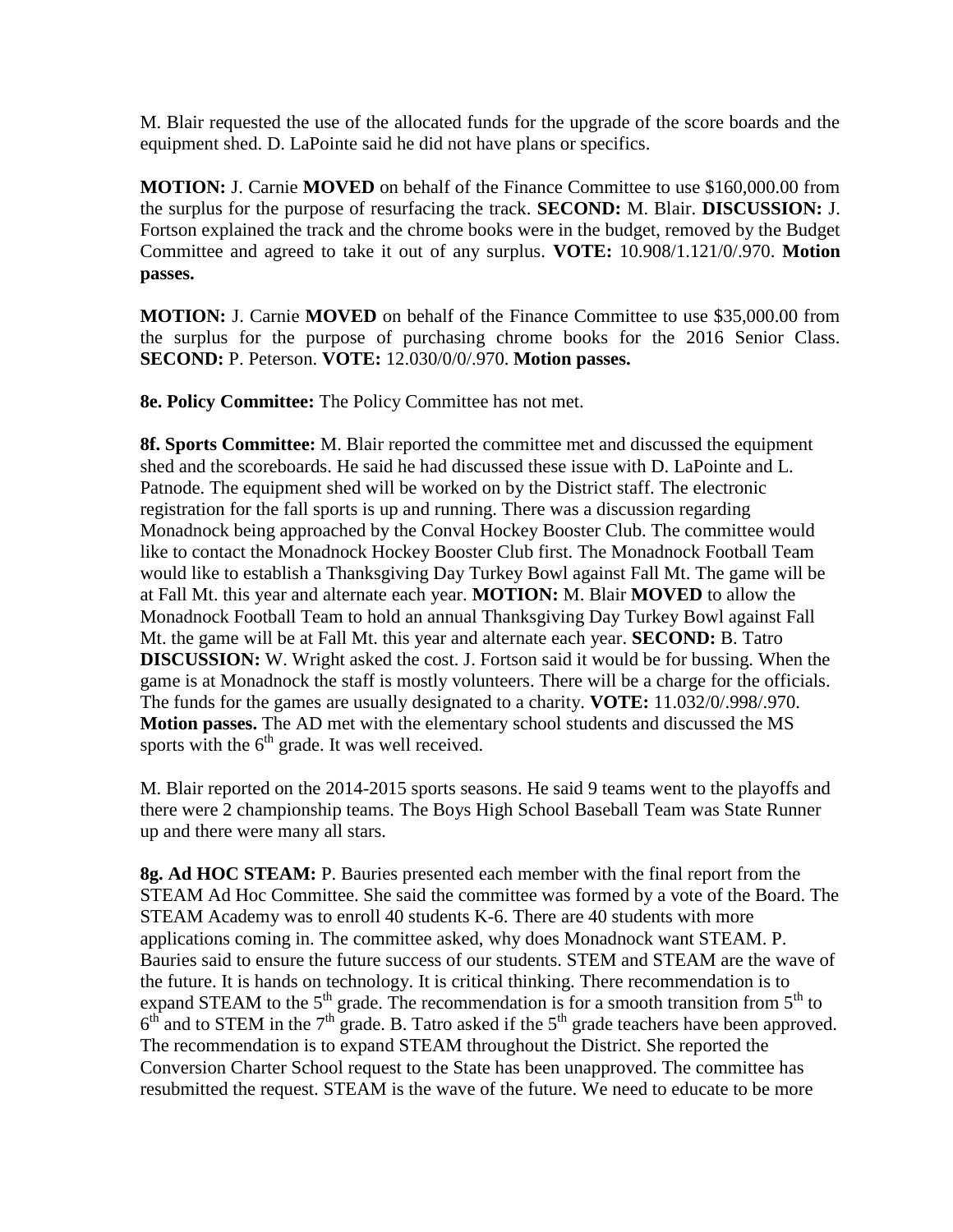successful. **MOTION:** P. Bauries **MOVED** on behalf of the STEAM Ad Hoc Committee to expand the STEAM concept to the other 5<sup>th</sup> grades in the District. **SECOND:** P. Peterson. **DISCUSSION:** P. Bauries would ask K. Pfeifer to put on his agenda to speak to the A Team and to bring this to the teachers for discussion. K. Pfeifer would like to wait for the Troy/Emerson principal. E. White asked if it will begin in the 2015-2016 school year. P. Bauries said no. E. White asked why put the cart before the horse. L. Steadman commented the specials would increase in the STEAM classrooms and the other students in the district would get less than they do now. **MOTION:** L. Steadman **MOVED** to table the motion until the Board has all the information. **SECOND:** B. Mitchell. **VOTE:** 5.361/6.669/0/.970. **Motion fails.** B. Mitchell asked how many hours of STEAM training did the teachers receive. P. Bauries explained the District does not provide training. The staff taught themselves, they used professional development. There was a little help from the community. It was asked who will train the  $5<sup>th</sup>$  grade teachers. P. Bauries said if the Board supports the recommendation the District will provide training. M. Diven said KSC would send student teachers to help train. It is fairly inexpensive by using the colleges. J. Fortson explained the teachers had training and received a stipend. The District applied for a \$150,000.00 grant which cannot be used to supplement the budget. M. Diven said they were denied the grant. L. Steadman stated we have a lot of time to discuss. We need to discuss this in the budget. We do not know the cost. P. Bauries said there is a plan in place the recommendation is for Sept. 2016. D. Hardy commented to supervise a student teacher takes a lot of time. B. Mitchell has not had the opportunity to read the report and could not vote on it tonight. It is premature to vote on it tonight. Is the population up or down? P. Bauries said there are applications but it has not increased. J. Fortson stated you can do STEM in any room it is a concept. Not a big cost. B. Tatro stated student teachers are a lot of work. She would prefer a graduate student. She would like to expand the specials. It was explained the district has invested \$11,000.00 in technology in order for the teachers to be trained for STEM. Jeremy will train next year. It will be open to all teachers. It was also explained Gilsum has been receiving a lot more time for the specials. The Education Committee will have a presentation from L. Carey on Tuesday regarding the specials in the District. **MOTION:** S. Peters **MOVED** to amend the motion to continue the STEAM Ad Hoc Committee and encourage the administration to build a pilot in one of the other schools. **SECOND:** B. Tatro. **DISCUSSION:** S. Peters commented on the cuts in staff and asked how the program will be handled in one school. L. Steadman suggested offering a traditional class as well. M. Blair commented it is not a new concept. We all support the concept but he would hesitate to vote on a motion. He does not see a rush. P. Bauries stated you support the program but do not want to vote on it. N. Owen said the Board does not have enough information to make a decision. **S. Peters and B. Tatro withdraw their motion.** J. Carnie would like to see the Board take action. **MOTION:** P. Bauries **MOVED** to amend the motion and recommend directing the administrative team to move the STEAM concept to the  $5<sup>th</sup>$  grade throughout the MRSD for the 2016-2017 school year. **SECOND:** M. Blair. **VOTE:** 12.030/0/0/.970. **Motion passes. MOTION:** P. Bauries **MOVED** on behalf of the STEAM Ad Hoc Committee to recommend to the full Board the continuation of the STEAM Ad Hoc Committee through the 2015-2016 school year. **SECOND:** M. Blair. **DISCUSSION:** B. Mitchell commented it should continue with the administration and the Education Committee not the AD Hoc. L. Steadman said we need an Ad Hoc because there is not enough time in the Education Committee. B. Tatro commented this committee brings things together and gets things done. J. Carnie commented this has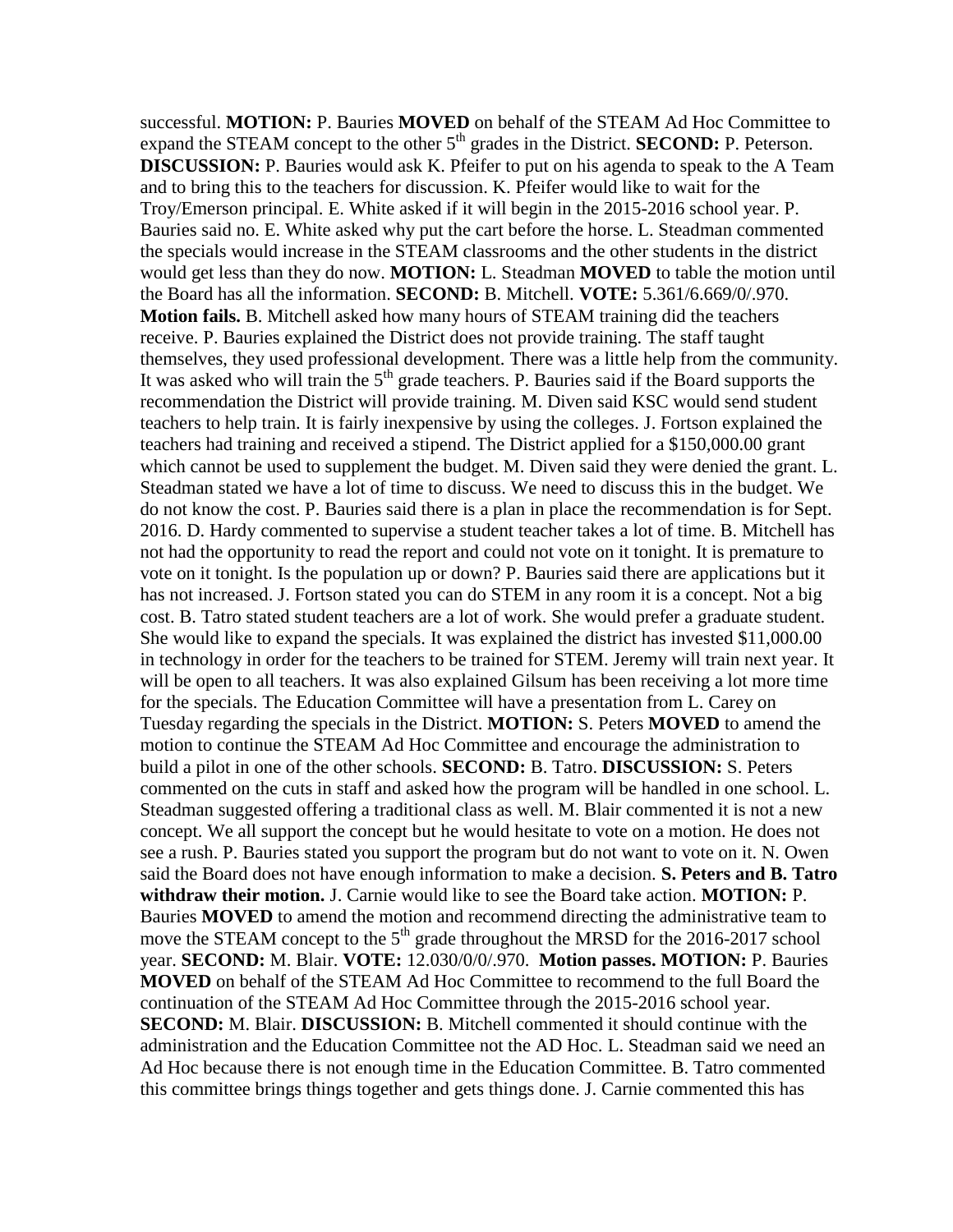been a very successful committee. The Education Committee would be tied up with this single issue. **VOTE:** 10.908/1.121/0/.970. **Motion passes.** 

**8h. School Safety and Discipline Committee:** J. Smith reported the committee reviewed the job description of the SSO. The committee would like to reinvestigate hiring a SRO. The next meeting is scheduled for July 7, 2015 at 6:30 PM. It was suggested to propose the name of the committee to be the School Safety and Discipline Ad Hoc Committee. P. Peterson thought that was the title. J. Smith commented the discipline is the day to day role of the administration. If the policies and procedures are not being done we should challenge. J. Carnie commented the committee was created in relationship to the SSO and SRO position. It was commented we need to know how the administration deals with discipline. L. Steadman read the minutes. It states an Ad Hoc Committee for School Safety and Discipline. It stated discipline. B. Mitchell commented staffing issues are discipline issues and safety issues. B. Tatro commented it is our responsibility to set policy. J. Carnie commented it is the Board's job to make policy and make sure the policy is enforced. The problem would be implementing the policy. J. Carnie commented he has heard from at least 5 people about discipline.

It was asked if the position for the SSO was advertised. K. Pfeifer said it was on School Spring.

## **9. Old Business:**

 **9a. Other Old Business as may come before the Board.** 

## **10. NEW BUSINESS:**

**10a. Action on the Manifest: MOTION:** B. Tatro **MOVED** to accept the manifest in the amounts of \$ 1,227,428.07. **SECOND:** P. Peterson. **VOTE:** 12.030/0/0/.970. **Motion passes.** 

**10b. Other New Business as may come before the Board: MOTION:** M. Blair **MOVED**  to appoint B. Tatro to the Impact Monadnock Steering Committee. **SECOND:** B. Mitchell. **VOTE:** 10.955/0/1.075/.970. **Motion passes.** 

## **11. SETTING NEXT MEETING'S AGENDA: 1. Policy EFCA**

**12. Public Comments:** E. White commented on the psychologist and the contracted services discussed. The SSO and the SRO is a serious problem. She started to discuss a personnel issue and B. Faulkner said it should be discussed in non-public. J. Carnie commented the person in question should have the opportunity to be present in non-public. B. Mitchell commented it is important to have the details. B. Faulkner will ask the administration but we cannot air it in a public session. E. White asked if the school psychologist will be on the next Education Committee agenda. B. Faulkner said each committee makes their own agenda.

M. Diven commented the SSO position advertisement is not on School Spring. J. Fortson explained the job description needs to be corrected.